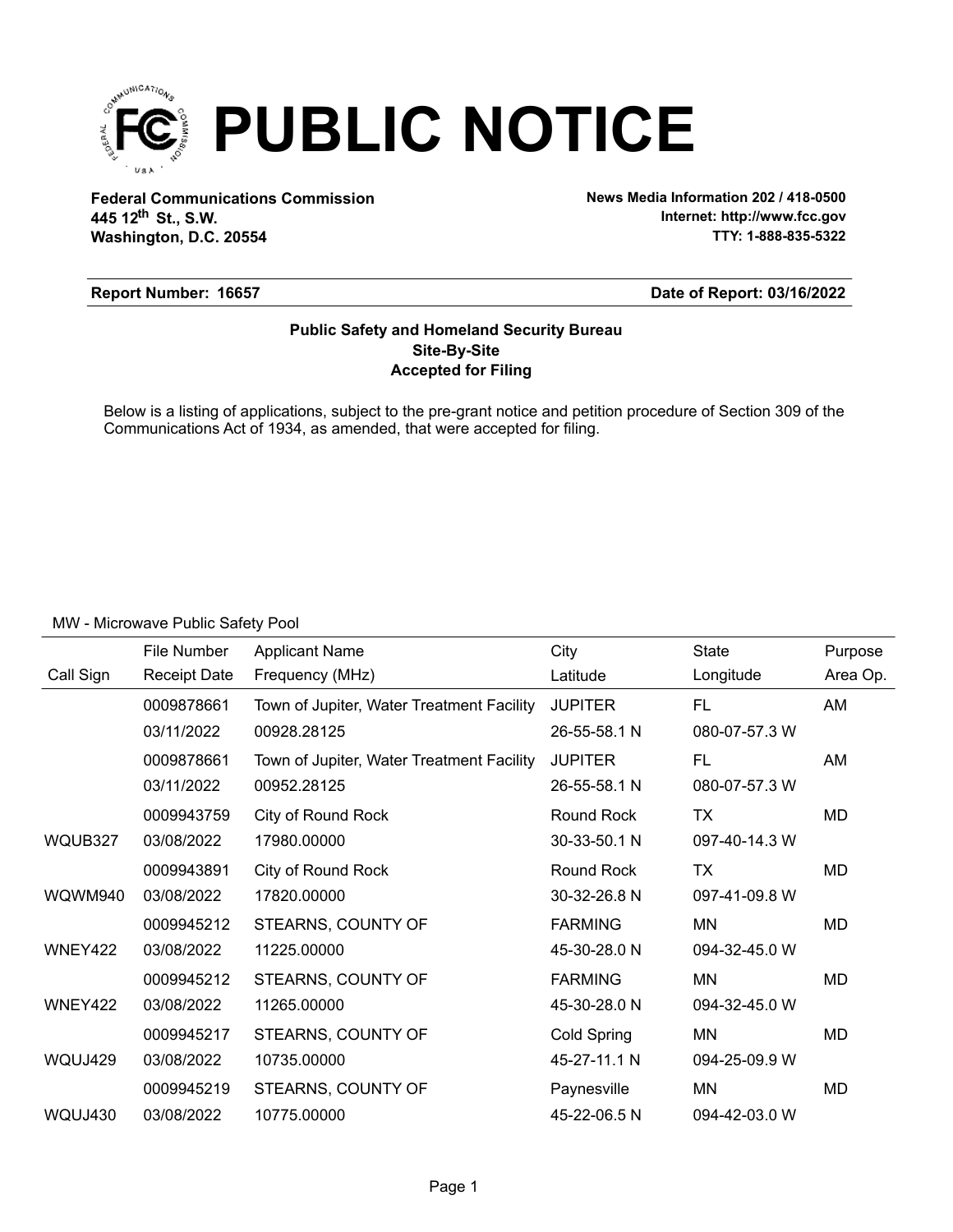|           | File Number         | <b>Applicant Name</b> | City                    | State         | Purpose   |
|-----------|---------------------|-----------------------|-------------------------|---------------|-----------|
| Call Sign | <b>Receipt Date</b> | Frequency (MHz)       | Latitude                | Longitude     | Area Op.  |
|           | 0009945221          | STEARNS, COUNTY OF    | <b>GROVE TOWNSHIFMN</b> |               | MD        |
| WRDS839   | 03/08/2022          | 11225.00000           | 45-35-36.0 N            | 094-50-13.0 W |           |
|           | 0009945221          | STEARNS, COUNTY OF    | <b>GROVE TOWNSHIFMN</b> |               | MD        |
| WRDS839   | 03/08/2022          | 11305.00000           | 45-35-36.0 N            | 094-50-13.0 W |           |
|           | 0009945223          | STEARNS, COUNTY OF    | Sauk Centre             | MN            | <b>MD</b> |
| WQZT400   | 03/08/2022          | 10735.00000           | 45-43-48.9 N            | 094-57-29.4 W |           |
|           | 0009945224          | STEARNS, COUNTY OF    | <b>BELGRADE</b>         | MN            | MD        |
| WQZT377   | 03/08/2022          | 10815.00000           | 45-26-53.0 N            | 094-59-59.0 W |           |
|           | 0009946208          | <b>CITY OF FRISCO</b> | Frisco                  | <b>TX</b>     | MD        |
| WQKM604   | 03/09/2022          | 06785.00000           | 33-10-30.2 N            | 096-46-21.7 W |           |
|           | 0009946208          | <b>CITY OF FRISCO</b> | Frisco                  | TX            | MD        |
| WQKM604   | 03/09/2022          | 10815.00000           | 33-10-30.2 N            | 096-46-21.7 W |           |
|           | 0009946208          | <b>CITY OF FRISCO</b> | Frisco                  | <b>TX</b>     | MD        |
| WQKM604   | 03/09/2022          | 11055.00000           | 33-10-30.2 N            | 096-46-21.7 W |           |
|           | 0009946208          | <b>CITY OF FRISCO</b> | Frisco                  | TX            | MD        |
| WQKM604   | 03/09/2022          | 19540.00000           | 33-10-30.2 N            | 096-46-21.7 W |           |
|           | 0009946208          | <b>CITY OF FRISCO</b> | Frisco                  | <b>TX</b>     | MD        |
| WQKM604   | 03/09/2022          | 19620.00000           | 33-10-30.2 N            | 096-46-21.7 W |           |
|           | 0009946214          | City of Frisco        | Frisco                  | <b>TX</b>     | MD        |
| WRAS552   | 03/09/2022          | 11225.00000           | 33-06-20.6 N            | 096-50-23.4 W |           |
|           | 0009946214          | City of Frisco        | Frisco                  | <b>TX</b>     | MD        |
| WRAS552   | 03/09/2022          | 11265.00000           | 33-06-20.6 N            | 096-50-23.4 W |           |
|           | 0009946214          | City of Frisco        | Frisco                  | <b>TX</b>     | MD        |
| WRAS552   | 03/09/2022          | 11645.00000           | 33-06-20.6 N            | 096-50-23.4 W |           |
|           | 0009949482          | UNION, COUNTY OF      | <b>MONROE</b>           | <b>NC</b>     | MD        |
| WPVK932   | 03/10/2022          | 06765.00000           | 34-58-42.0 N            | 080-28-01.0 W |           |
|           | 0009949482          | UNION, COUNTY OF      | <b>MONROE</b>           | <b>NC</b>     | MD        |
| WPVK932   | 03/10/2022          | 06785.00000           | 34-58-42.0 N            | 080-28-01.0 W |           |
|           | 0009949482          | UNION, COUNTY OF      | <b>MONROE</b>           | <b>NC</b>     | MD        |
| WPVK932   | 03/10/2022          | 06835.00000           | 34-58-42.0 N            | 080-28-01.0 W |           |
|           | 0009949482          | UNION, COUNTY OF      | <b>MONROE</b>           | <b>NC</b>     | MD        |
| WPVK932   | 03/10/2022          | 10562.50000           | 34-58-42.0 N            | 080-28-01.0 W |           |
|           | 0009949482          | UNION, COUNTY OF      | <b>MONROE</b>           | <b>NC</b>     | MD        |
| WPVK932   | 03/10/2022          | 10835.00000           | 34-58-42.0 N            | 080-28-01.0 W |           |
|           | 0009949482          | UNION, COUNTY OF      | <b>MONROE</b>           | <b>NC</b>     | MD        |
| WPVK932   | 03/10/2022          | 10875.00000           | 34-58-42.0 N            | 080-28-01.0 W |           |
|           | 0009949482          | UNION, COUNTY OF      | <b>MONROE</b>           | <b>NC</b>     | MD        |
| WPVK932   | 03/10/2022          | 10895.00000           | 34-58-42.0 N            | 080-28-01.0 W |           |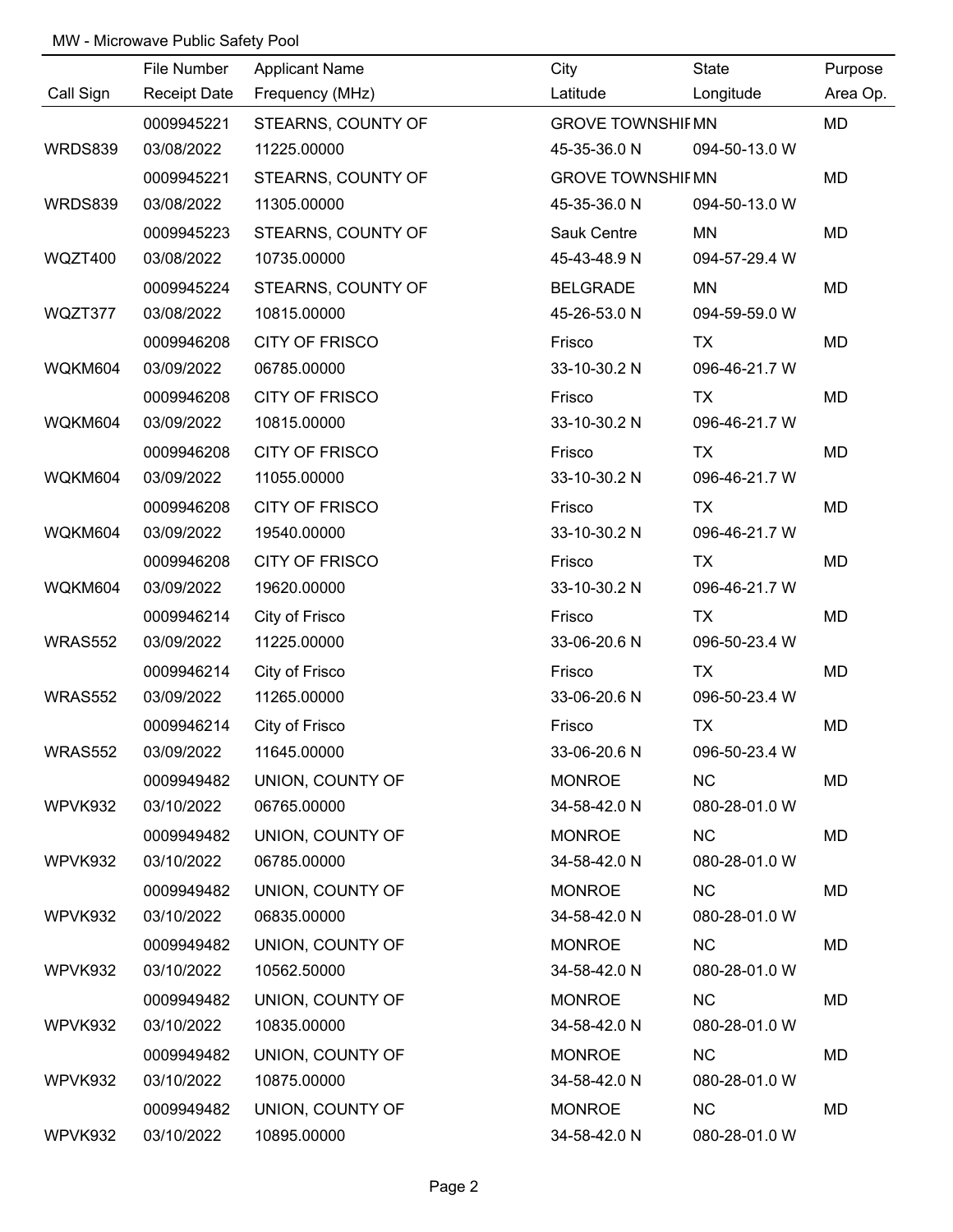|           | File Number         | <b>Applicant Name</b>           | City              | State         | Purpose   |
|-----------|---------------------|---------------------------------|-------------------|---------------|-----------|
| Call Sign | <b>Receipt Date</b> | Frequency (MHz)                 | Latitude          | Longitude     | Area Op.  |
|           | 0009949483          | Dinwiddie, County Of            | <b>DINWIDDIE</b>  | VA            | <b>MD</b> |
| WQAA459   | 03/10/2022          | 06197.24000                     | 37-05-11.1 N      | 077-34-47.3 W |           |
|           | 0009949483          | Dinwiddie, County Of            | <b>DINWIDDIE</b>  | <b>VA</b>     | <b>MD</b> |
| WQAA459   | 03/10/2022          | 06345.49000                     | 37-05-11.1 N      | 077-34-47.3 W |           |
|           | 0009949483          | Dinwiddie, County Of            | <b>DINWIDDIE</b>  | VA            | <b>MD</b> |
| WQAA459   | 03/10/2022          | 06791.25000                     | 37-05-11.1 N      | 077-34-47.3 W |           |
|           | 0009949483          | Dinwiddie, County Of            | <b>DINWIDDIE</b>  | VA            | MD        |
| WQAA459   | 03/10/2022          | 11623.12500                     | 37-05-11.1 N      | 077-34-47.3 W |           |
|           | 0009949483          | Dinwiddie, County Of            | <b>DINWIDDIE</b>  | VA            | MD        |
| WQAA459   | 03/10/2022          | 11643.12500                     | 37-05-11.1 N      | 077-34-47.3 W |           |
|           | 0009949483          | Dinwiddie, County Of            | <b>DINWIDDIE</b>  | <b>VA</b>     | MD        |
| WQAA459   | 03/10/2022          | 11668.12500                     | 37-05-11.1 N      | 077-34-47.3 W |           |
|           | 0009949487          | Dinwiddie, County Of            | <b>PETERSBURG</b> | <b>VA</b>     | MD        |
| WQPS665   | 03/10/2022          | 06256.54000                     | 37-11-33.7 N      | 077-27-47.8 W |           |
|           | 0009949487          | Dinwiddie, County Of            | <b>PETERSBURG</b> | <b>VA</b>     | MD        |
| WQPS665   | 03/10/2022          | 06286.19000                     | 37-11-33.7 N      | 077-27-47.8 W |           |
|           | 0009949487          | Dinwiddie, County Of            | <b>PETERSBURG</b> | <b>VA</b>     | MD        |
| WQPS665   | 03/10/2022          | 06631.25000                     | 37-11-33.7 N      | 077-27-47.8 W |           |
|           | 0009950753          | ALAMEDA, COUNTY OF              | <b>Dublin</b>     | CA            | MD        |
| WQLF879   | 03/11/2022          | 10715.00000                     | 37-42-11.4 N      | 121-53-49.5 W |           |
|           | 0009950753          | ALAMEDA, COUNTY OF              | Dublin            | CA            | MD        |
| WQLF879   | 03/11/2022          | 10755.00000                     | 37-42-11.4 N      | 121-53-49.5 W |           |
|           | 0009951053          | LOS ANGELES, COUNTY OF          | Ladera Heights    | CA            | MD        |
| WNET651   | 03/11/2022          | 06375.14000                     | 34-00-17.0 N      | 118-21-44.2 W |           |
|           | 0009951053          | LOS ANGELES, COUNTY OF          | Ladera Heights    | CA            | MD        |
| WNET651   | 03/11/2022          | 06565.00000                     | 34-00-17.0 N      | 118-21-44.2 W |           |
|           | 0009951053          | LOS ANGELES, COUNTY OF          | Ladera Heights    | CA            | MD        |
| WNET651   | 03/11/2022          | 06590.00000                     | 34-00-17.0 N      | 118-21-44.2 W |           |
|           | 0009951053          | LOS ANGELES, COUNTY OF          | Ladera Heights    | CA            | MD        |
| WNET651   | 03/11/2022          | 11265.00000                     | 34-00-17.0 N      | 118-21-44.2 W |           |
|           | 0009951053          | LOS ANGELES, COUNTY OF          | Ladera Heights    | CA            | MD        |
| WNET651   | 03/11/2022          | 22175.00000                     | 34-00-17.0 N      | 118-21-44.2 W |           |
|           | 0009951536          | Town of Webster                 | Webster           | <b>NY</b>     | MD        |
| WQWP874   | 03/11/2022          | 19460.00000                     | 43-12-37.4 N      | 077-27-32.6 W |           |
|           | 0009951538          | Town of Webster                 | Webster           | <b>NY</b>     | MD        |
| WQWP876   | 03/11/2022          | 17900.00000                     | 43-12-35.7 N      | 077-27-29.8 W |           |
|           | 0009951539          | <b>Elmira Housing Authority</b> | Elmira            | <b>NY</b>     | MD        |
| WRJT634   | 03/11/2022          | 18060.00000                     | 42-04-55.3 N      | 076-48-19.1 W |           |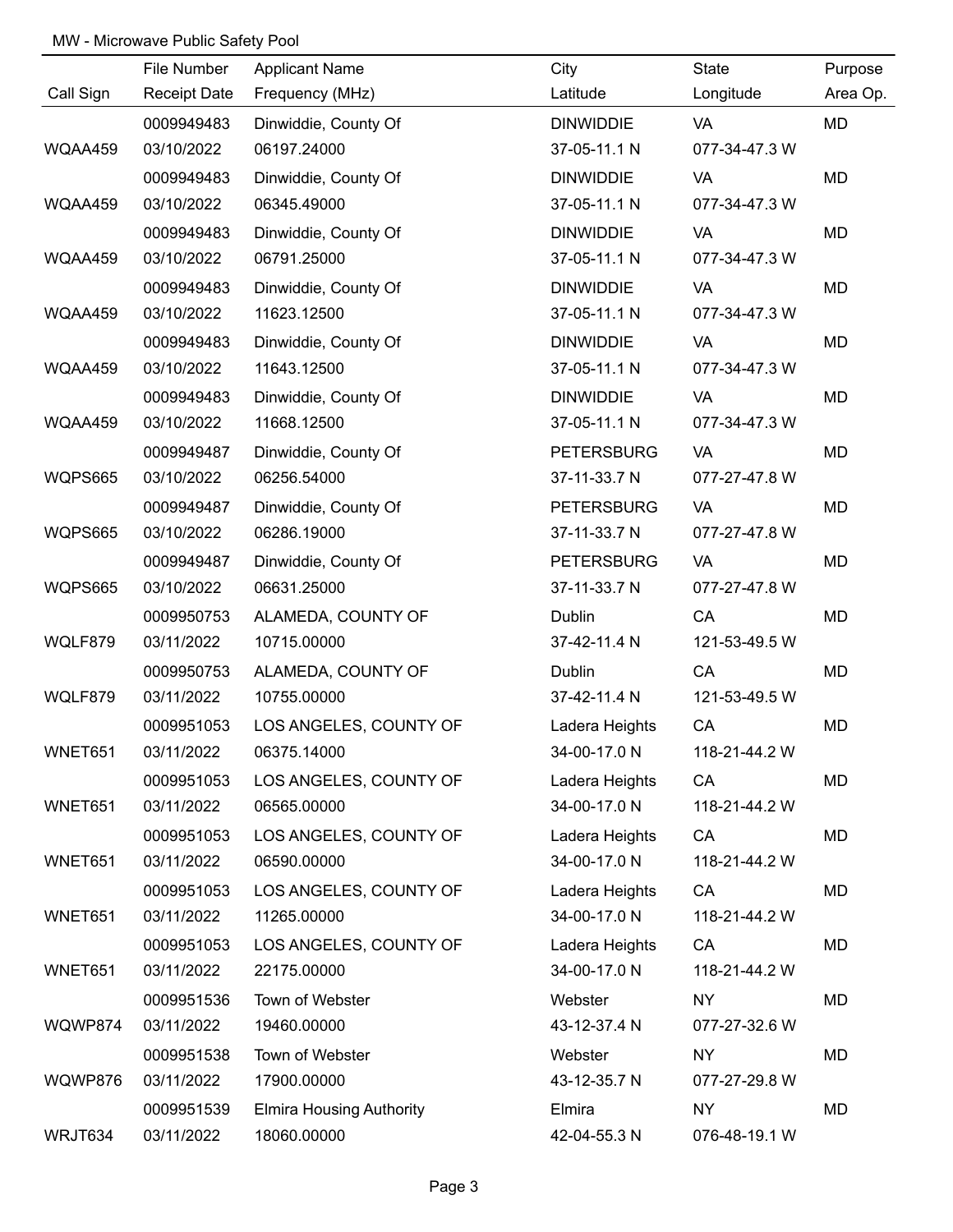|           | File Number         | <b>Applicant Name</b>                      | City           | State         | Purpose   |
|-----------|---------------------|--------------------------------------------|----------------|---------------|-----------|
| Call Sign | <b>Receipt Date</b> | Frequency (MHz)                            | Latitude       | Longitude     | Area Op.  |
|           | 0009951539          | <b>Elmira Housing Authority</b>            | Elmira         | NY            | MD        |
| WRJT634   | 03/11/2022          | 19460.00000                                | 42-04-55.3 N   | 076-48-19.1 W |           |
|           | 0009951540          | <b>Elmira Housing Authority</b>            | Elmira         | <b>NY</b>     | MD        |
| WRJT633   | 03/11/2022          | 17900.00000                                | 42-05-22.4 N   | 076-47-52.8 W |           |
|           | 0009951540          | <b>Elmira Housing Authority</b>            | Elmira         | <b>NY</b>     | MD        |
| WRJT633   | 03/11/2022          | 19620.00000                                | 42-05-22.4 N   | 076-47-52.8 W |           |
|           | 0009942259          | <b>Stanislaus Regional Water Authority</b> | Ceres          | CA            | <b>NE</b> |
|           | 03/07/2022          | 10755.00000                                | 37-36-36.7 N   | 120-55-32.0 W |           |
|           | 0009942259          | <b>Stanislaus Regional Water Authority</b> | Ceres          | CA            | <b>NE</b> |
|           | 03/07/2022          | 10835.00000                                | 37-36-36.7 N   | 120-55-32.0 W |           |
|           | 0009942356          | <b>Stanislaus Regional Water Authority</b> | Denair         | CA            | <b>NE</b> |
|           | 03/07/2022          | 11075.00000                                | 37-31-28.7 N   | 120-49-11.5 W |           |
|           | 0009942356          | <b>Stanislaus Regional Water Authority</b> | Denair         | CA            | <b>NE</b> |
|           | 03/07/2022          | 11155.00000                                | 37-31-28.7 N   | 120-49-11.5 W |           |
|           | 0009942416          | <b>Stanislaus Regional Water Authority</b> | Hughson        | CA            | <b>NE</b> |
|           | 03/07/2022          | 11245.00000                                | 37-36-54.9 N   | 120-50-21.8 W |           |
|           | 0009942416          | <b>Stanislaus Regional Water Authority</b> | Hughson        | CA            | <b>NE</b> |
|           | 03/07/2022          | 11325.00000                                | 37-36-54.9 N   | 120-50-21.8 W |           |
|           | 0009942416          | <b>Stanislaus Regional Water Authority</b> | Hughson        | CA            | <b>NE</b> |
|           | 03/07/2022          | 11565.00000                                | 37-36-54.9 N   | 120-50-21.8 W |           |
|           | 0009942416          | <b>Stanislaus Regional Water Authority</b> | Hughson        | CA            | <b>NE</b> |
|           | 03/07/2022          | 11645.00000                                | 37-36-54.9 N   | 120-50-21.8 W |           |
|           | 0009942559          | State of Delaware                          | <b>SEAFORD</b> | DE            | <b>NE</b> |
|           | 03/07/2022          | 06197.24000 - 06256.54000                  | 38-39-14.0 N   | 075-36-55.0 W |           |
|           | 0009942559          | State of Delaware                          | <b>SEAFORD</b> | <b>DE</b>     | <b>NE</b> |
|           | 03/07/2022          | 06226.89000 - 06286.19000                  | 38-39-14.0 N   | 075-36-55.0 W |           |
|           | 0009943897          | City of Round Rock                         | Round Rock     | <b>TX</b>     | <b>NE</b> |
|           | 03/08/2022          | 19380.00000                                | 30-33-53.8 N   | 097-39-37.5 W |           |
|           | 0009943897          | City of Round Rock                         | Round Rock     | <b>TX</b>     | <b>NE</b> |
|           | 03/08/2022          | 19540.00000                                | 30-33-53.8 N   | 097-39-37.5 W |           |
|           | 0009946207          | City of Frisco                             | Frisco         | TX            | <b>NE</b> |
|           | 03/09/2022          | 11545.00000                                | 33-11-35.6 N   | 096-51-48.7 W |           |
|           | 0009946207          | City of Frisco                             | Frisco         | <b>TX</b>     | <b>NE</b> |
|           | 03/09/2022          | 11625.00000                                | 33-11-35.6 N   | 096-51-48.7 W |           |
|           | 0009946211          | City of Frisco                             | Frisco         | <b>TX</b>     | <b>NE</b> |
|           | 03/09/2022          | 10735.00000                                | 33-06-41.5 N   | 096-48-52.9 W |           |
|           | 0009946211          | City of Frisco                             | Frisco         | <b>TX</b>     | <b>NE</b> |
|           | 03/09/2022          | 18060.00000                                | 33-06-41.5 N   | 096-48-52.9 W |           |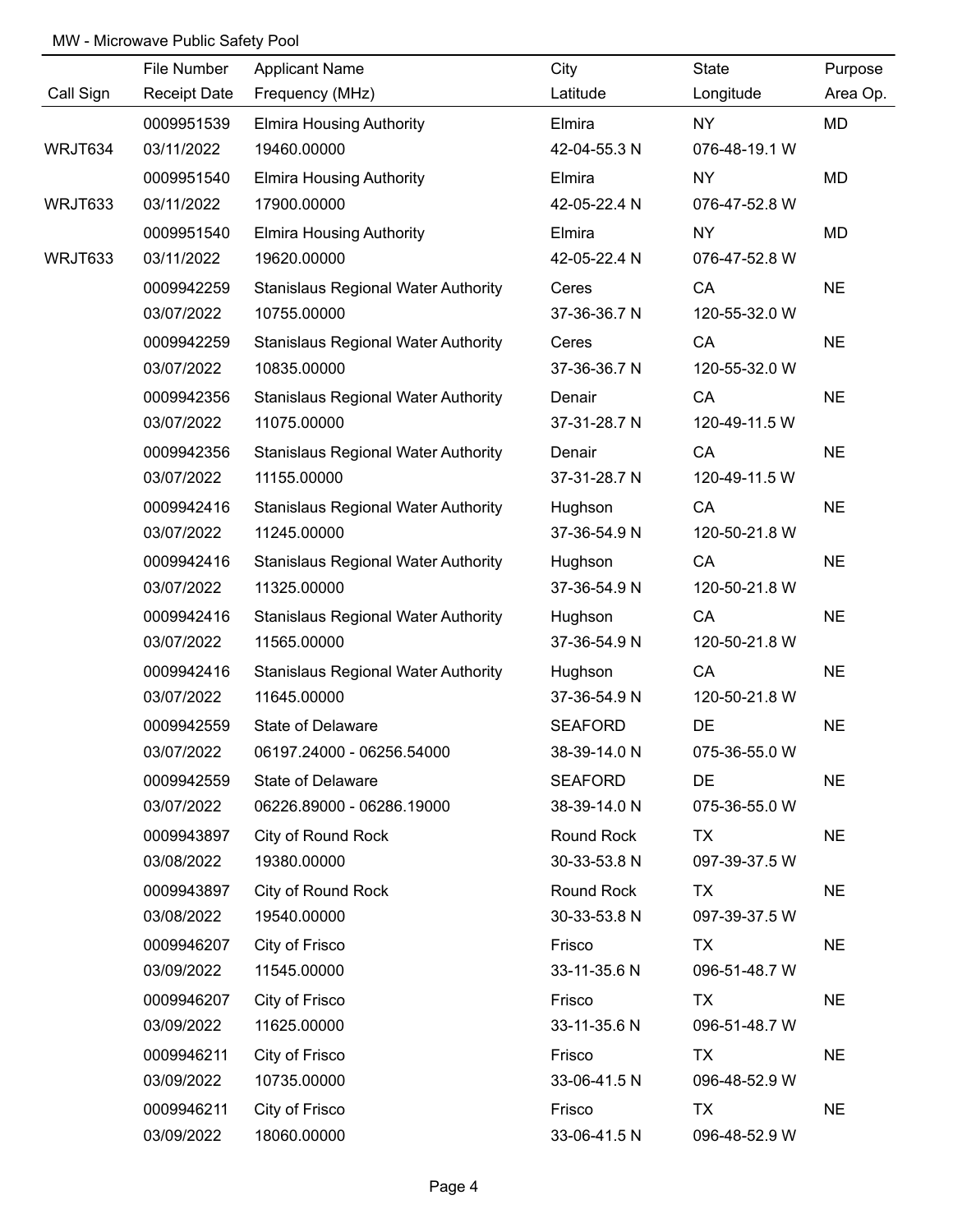|           | File Number         | <b>Applicant Name</b>     | City              | State         | Purpose   |
|-----------|---------------------|---------------------------|-------------------|---------------|-----------|
| Call Sign | <b>Receipt Date</b> | Frequency (MHz)           | Latitude          | Longitude     | Area Op.  |
|           | 0009946212          | City of Frisco            | Frisco            | <b>TX</b>     | <b>NE</b> |
|           | 03/09/2022          | 11305.00000               | 33-07-57.3 N      | 096-47-10.3 W |           |
|           | 0009946212          | City of Frisco            | Frisco            | <b>TX</b>     | <b>NE</b> |
|           | 03/09/2022          | 19620.00000               | 33-07-57.3 N      | 096-47-10.3 W |           |
|           | 0009946216          | City of Frisco            | Frisco            | <b>TX</b>     | <b>NE</b> |
|           | 03/09/2022          | 10775.00000               | 33-07-43.2 N      | 096-51-39.4 W |           |
|           | 0009946216          | City of Frisco            | Frisco            | <b>TX</b>     | <b>NE</b> |
|           | 03/09/2022          | 11135.00000               | 33-07-43.2 N      | 096-51-39.4 W |           |
|           | 0009947424          | Lincoln County 911 Center | Summit            | <b>WV</b>     | <b>NE</b> |
|           | 03/09/2022          | 06093.45000               | 38-12-47.8 N      | 081-54-35.7 W |           |
|           | 0009947427          | Lincoln County 911 Center | Midkiff           | <b>WV</b>     | <b>NE</b> |
|           | 03/09/2022          | 06197.24000               | 38-09-48.3 N      | 082-10-11.2 W |           |
|           | 0009947427          | Lincoln County 911 Center | Midkiff           | <b>WV</b>     | <b>NE</b> |
|           | 03/09/2022          | 06345.49000               | 38-09-48.3 N      | 082-10-11.2 W |           |
|           | 0009947433          | Lincoln County 911 Center | Ferrellsburg      | <b>WV</b>     | <b>NE</b> |
|           | 03/09/2022          | 05945.20000               | 38-00-43.4 N      | 082-10-08.7 W |           |
|           | 0009947516          | Modesto, City of          | Modesto           | CA            | <b>NE</b> |
|           | 03/09/2022          | 00928.19375               | 37-36-36.7 N      | 121-00-39.7 W |           |
|           | 0009947516          | Modesto, City of          | Modesto           | CA            | <b>NE</b> |
|           | 03/09/2022          | 00952.19375               | 37-36-36.7 N      | 121-00-39.7 W |           |
|           | 0009949486          | Dinwiddie, County of      | POOLE SIDING      | VA            | <b>NE</b> |
|           | 03/10/2022          | 06034.15000               | 37-09-53.0 N      | 077-40-48.0 W |           |
|           | 0009949486          | Dinwiddie, County of      | POOLE SIDING      | VA            | <b>NE</b> |
|           | 03/10/2022          | 06375.14000               | 37-09-53.0 N      | 077-40-48.0 W |           |
|           | 0009949488          | Dinwiddie, County of      | <b>DEWITT</b>     | VA            | <b>NE</b> |
|           | 03/10/2022          | 06063.80000               | 36-56-39.9 N      | 077-37-12.7 W |           |
|           | 0009949488          | Dinwiddie, County of      | <b>DEWITT</b>     | VA            | <b>NE</b> |
|           | 03/10/2022          | 06093.45000               | 36-56-39.9 N      | 077-37-12.7 W |           |
|           | 0009949491          | Dinwiddie, County of      | Sutherland        | VA            | <b>NE</b> |
|           | 03/10/2022          | 06004.50000               | 37-12-18.3 N      | 077-33-40.4 W |           |
|           | 0009949491          | Dinwiddie, County of      | Sutherland        | VA            | <b>NE</b> |
|           | 03/10/2022          | 06123.10000               | 37-12-18.3 N      | 077-33-40.4 W |           |
|           | 0009949493          | Dinwiddie, County of      | <b>DARVILLS</b>   | VA            | <b>NE</b> |
|           | 03/10/2022          | 06286.19000               | 37-02-58.0 N      | 077-48-39.0 W |           |
|           | 0009949493          | Dinwiddie, County of      | <b>DARVILLS</b>   | VA            | <b>NE</b> |
|           | 03/10/2022          | 06315.84000               | 37-02-58.0 N      | 077-48-39.0 W |           |
|           | 0009949495          | Dinwiddie, County of      | DINWIDDIE COUNTVA |               | <b>NE</b> |
|           | 03/10/2022          | 05945.20000               | 37-03-17.8 N      | 077-23-08.4 W |           |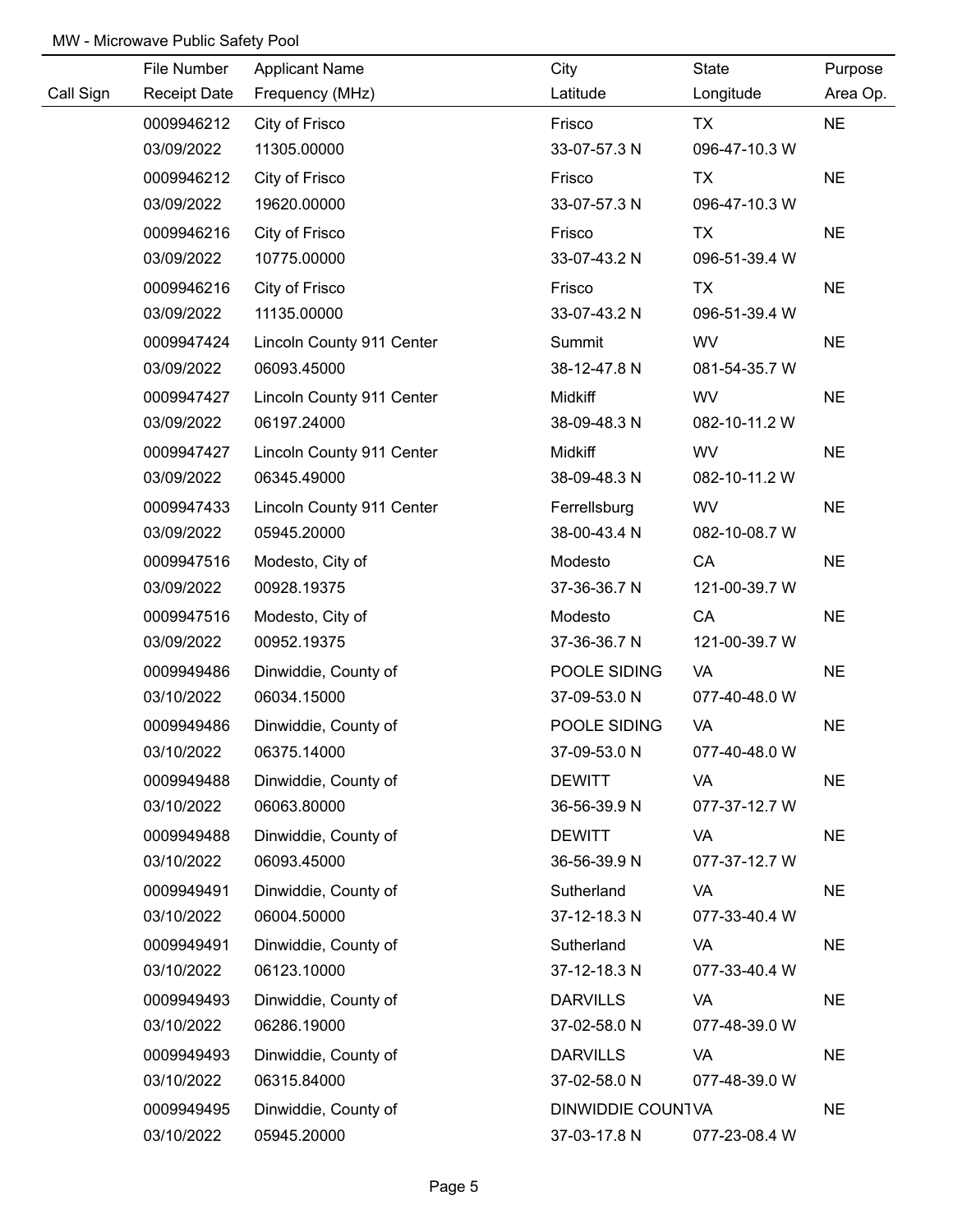|                | File Number              | <b>Applicant Name</b>                    | City              | State         | Purpose   |
|----------------|--------------------------|------------------------------------------|-------------------|---------------|-----------|
| Call Sign      | <b>Receipt Date</b>      | Frequency (MHz)                          | Latitude          | Longitude     | Area Op.  |
|                | 0009949495               | Dinwiddie, County of                     | DINWIDDIE COUNTVA |               | <b>NE</b> |
|                | 03/10/2022               | 06034.15000                              | 37-03-17.8 N      | 077-23-08.4 W |           |
|                | 0009951072               | County of Los Angeles                    | Inglewood         | CA            | <b>NE</b> |
|                | 03/11/2022               | 23375.00000                              | 33-57-53.0 N      | 118-21-24.6 W |           |
|                | 0009942040               | <b>Rock County</b>                       |                   |               | <b>RO</b> |
| WQPJ266        | 03/07/2022               |                                          |                   |               |           |
|                | 0009942048               | ROCK COUNTY WISCONSIN                    |                   |               | <b>RO</b> |
| WQPJ281        | 03/07/2022               |                                          |                   |               |           |
|                | 0009942214               | State Of Wyoming                         |                   |               | <b>RO</b> |
| WQPJ328        | 03/07/2022               |                                          |                   |               |           |
| WNEP557        | 0009942560<br>03/07/2022 | SAN FRANCISCO, CITY AND COUNTY (         |                   |               | <b>RO</b> |
| WNER300        | 0009942566<br>03/07/2022 | SAN FRANCISCO, CITY AND COUNTY (         |                   |               | <b>RO</b> |
|                | 0009942723               | Denver, City and County of               |                   |               | <b>RO</b> |
| WPUZ884        | 03/07/2022               |                                          |                   |               |           |
|                | 0009943277               | BUTTE, COUNTY OF                         |                   |               | <b>RO</b> |
| WQPJ568        | 03/07/2022               |                                          |                   |               |           |
|                | 0009943331               | SAN JOAQUIN, COUNTY OF                   |                   |               | <b>RO</b> |
| WQPG854        | 03/07/2022               |                                          |                   |               |           |
|                | 0009943334               | SAN JOAQUIN, COUNTY OF                   |                   |               | <b>RO</b> |
| WQPI378        | 03/07/2022               |                                          |                   |               |           |
|                | 0009943339               | San Joaquin County ISD                   |                   |               | <b>RO</b> |
| WNTM769        | 03/07/2022               |                                          |                   |               |           |
|                | 0009943660               | Washington, State of                     |                   |               | <b>RO</b> |
| WQOZ651        | 03/08/2022               |                                          |                   |               |           |
|                | 0009943664               | Washington, State Of                     |                   |               | <b>RO</b> |
| WQPA332        | 03/08/2022               |                                          |                   |               |           |
|                | 0009943669               | Washington State Patrol                  |                   |               | <b>RO</b> |
| WQPA831        | 03/08/2022               |                                          |                   |               |           |
|                | 0009943671               | <b>WASHINGTON, STATE OF</b>              |                   |               | <b>RO</b> |
| WQPB801        | 03/08/2022               |                                          |                   |               |           |
|                | 0009945313               | NAVAJO COUNTY                            |                   |               | <b>RO</b> |
| WQPF280        | 03/08/2022               |                                          |                   |               |           |
|                | 0009945338               | NEW ORLEANS POLICE DEPARTMENT            |                   |               | <b>RO</b> |
| <b>WQOY230</b> | 03/08/2022               |                                          |                   |               |           |
|                | 0009945403               | Washington, State of; Department of Tran |                   |               | <b>RO</b> |
| WNTG429        | 03/08/2022               |                                          |                   |               |           |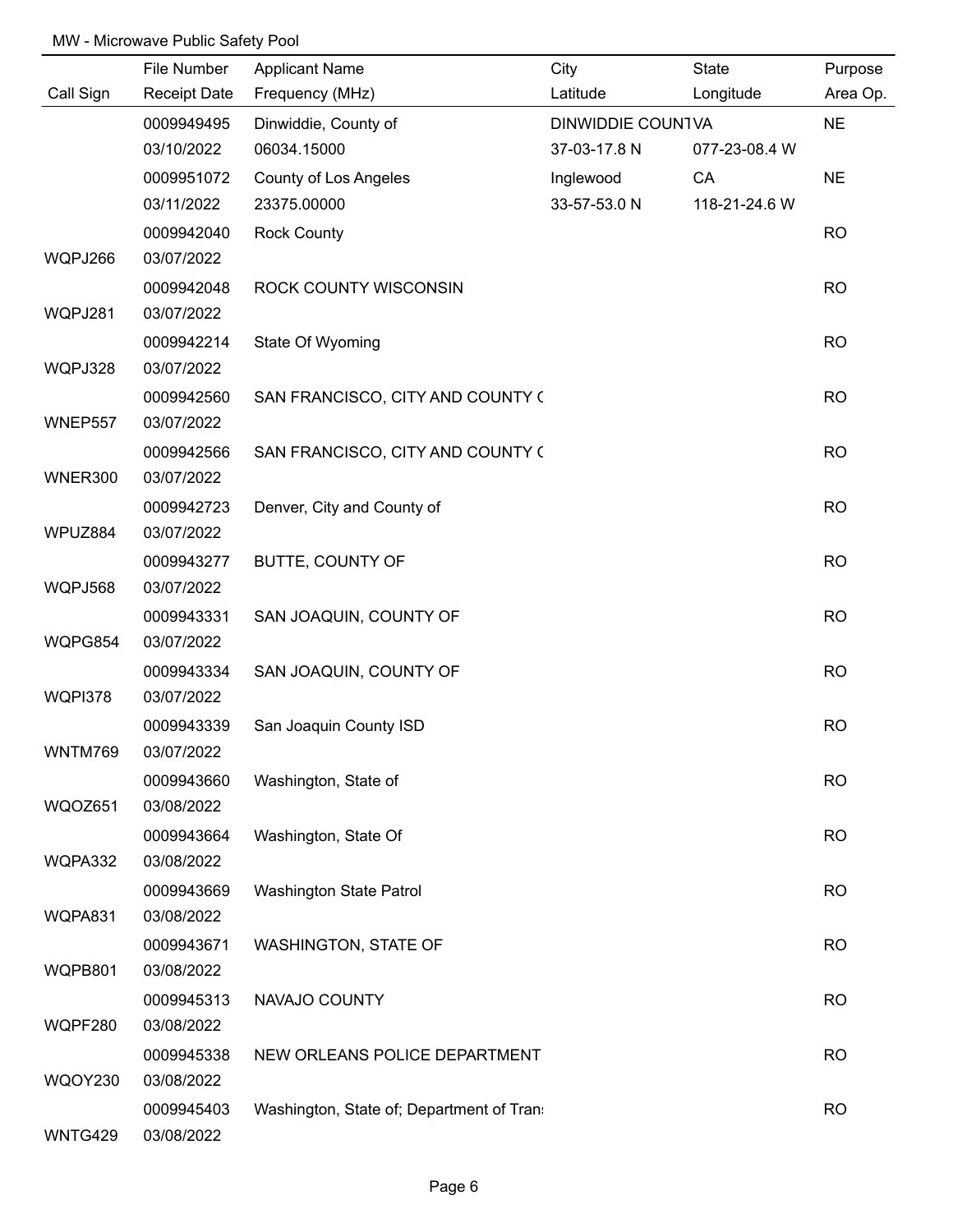|               | File Number              | <b>Applicant Name</b>                       | City     | State     | Purpose   |
|---------------|--------------------------|---------------------------------------------|----------|-----------|-----------|
| Call Sign     | <b>Receipt Date</b>      | Frequency (MHz)                             | Latitude | Longitude | Area Op.  |
|               | 0009945416               | Washington, State of; Department of Tran    |          |           | <b>RO</b> |
| WNTU386       | 03/08/2022               |                                             |          |           |           |
|               | 0009945779               | LONG BEACH, CITY OF                         |          |           | <b>RO</b> |
| WPUX892       | 03/08/2022               |                                             |          |           |           |
|               | 0009945789               | LONG BEACH, CITY OF                         |          |           | <b>RO</b> |
| WNTQ680       | 03/08/2022               |                                             |          |           |           |
|               | 0009945860               | Minnehaha, County Of                        |          |           | <b>RO</b> |
| WQPE508       | 03/08/2022               |                                             |          |           |           |
|               | 0009946224               | <b>Colorado Springs Utilities</b>           |          |           | <b>RO</b> |
| WPUX394       | 03/09/2022               |                                             |          |           |           |
|               | 0009946229               | <b>COLORADO SPRINGS UTILITIES</b>           |          |           | <b>RO</b> |
| WPUX835       | 03/09/2022               |                                             |          |           |           |
|               | 0009946866               | Town of Farmington                          |          |           | <b>RO</b> |
| WPVA460       | 03/09/2022               |                                             |          |           |           |
|               | 0009946879               | Southern California Regional Rail Authorit  |          |           | <b>RO</b> |
| WQPJ359       | 03/09/2022               |                                             |          |           |           |
|               | 0009946901               | Southern California Regional Rail Authorit  |          |           | <b>RO</b> |
| WQPJ366       | 03/09/2022               |                                             |          |           |           |
| WQPJ372       | 0009946915<br>03/09/2022 | Southern California Regional Rail Authorit  |          |           | <b>RO</b> |
|               | 0009947003               | NEW MEXICO, STATE OF                        |          |           | <b>RO</b> |
| WOL69         | 03/09/2022               |                                             |          |           |           |
|               | 0009947013               | NEW MEXICO, STATE OF                        |          |           | <b>RO</b> |
| WQPH656       | 03/09/2022               |                                             |          |           |           |
|               | 0009947018               | NEW MEXICO, STATE OF                        |          |           | <b>RO</b> |
| WQPH664       | 03/09/2022               |                                             |          |           |           |
|               | 0009947755               | City of Tampa                               |          |           | <b>RO</b> |
| WQPJ844       | 03/10/2022               |                                             |          |           |           |
|               | 0009947809               | Illinois, State of Department of Transporta |          |           | <b>RO</b> |
| <b>KJV99</b>  | 03/10/2022               |                                             |          |           |           |
|               | 0009947812               | Illinois, State of Department of Transporta |          |           | <b>RO</b> |
| <b>KJW20</b>  | 03/10/2022               |                                             |          |           |           |
|               | 0009947813               | Illinois, State of Department of Transporta |          |           | <b>RO</b> |
| <b>WHC609</b> | 03/10/2022               |                                             |          |           |           |
|               | 0009947826               | Illinois, State of Department of Transporta |          |           | <b>RO</b> |
| <b>WHC610</b> | 03/10/2022               |                                             |          |           |           |
|               | 0009949799               | ONONDAGA, COUNTY OF                         |          |           | <b>RO</b> |
| <b>WEH448</b> | 03/10/2022               |                                             |          |           |           |